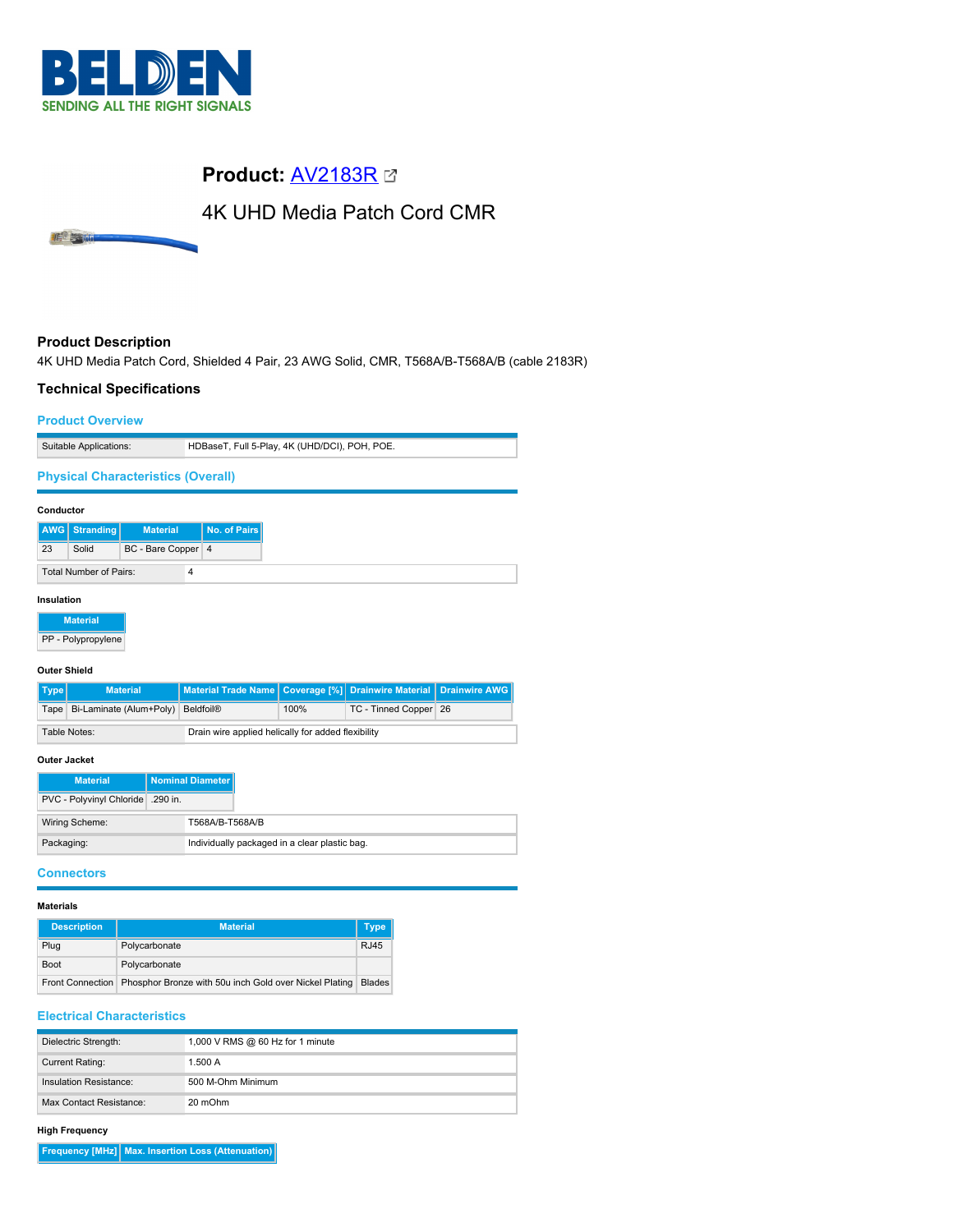| 2.000 dB/100m  |
|----------------|
| 3.800 dB/100m  |
| 4.300 dB/100m  |
| 5.900 dB/100m  |
| 7.500 dB/100m  |
| 8.300 dB/100m  |
| 9.300 dB/100m  |
| 14.800 dB/100m |
| 10.400 dB/100m |
| 18.800 dB/100m |
| 21.000 dB/100m |
| 23.000 dB/100m |
| 24.900 dB/100m |
| 26.600 dB/100m |
| 29.800 dB/100m |
| 32.700 dB/100m |
| 37.900 dB/100m |
| 42.500 dB/100m |
|                |

# **Temperature Range**

| Installation Temperature Range: -10°C To +60°C |                                  |
|------------------------------------------------|----------------------------------|
| Storage Temperature Range:                     | -40°C To +70°C                   |
| Operating Temperature Range:                   | $^\circ$ -10°C To +60°C $^\circ$ |

# **Mechanical Characteristics**

| Max. Pull Tension:                         | 11.250 lbs  |
|--------------------------------------------|-------------|
| Min Bend Radius (Overall Cable): 2.200 in. |             |
| Plug /Jack Compatibility:                  | <b>RJ45</b> |

### **Termination Interface**

| <b>Termination</b> | <b>Connection</b>             | I Durabilities I |
|--------------------|-------------------------------|------------------|
| RJ45               | Mated Connection   750 Cycles |                  |

## **Standards**

| NEC/(UL) Compliance:  | CMR                                                               |
|-----------------------|-------------------------------------------------------------------|
| CEC/C(UL) Compliance: | <b>CMR</b>                                                        |
| UL Rating:            | Riser                                                             |
| Other Standards:      | FCC Part 68, Subpart F, IEC 60603-7, UL 1863 and CSA-22.2 No. 233 |

# **Applicable Environmental and Other Programs**

| EU Directive 2002/95/EC (RoHS): Yes |               |
|-------------------------------------|---------------|
| MII Order #39 (China RoHS):         | <b>EUP 50</b> |

# **Suitability**

| Suitability - Indoor: | Yes |
|-----------------------|-----|
|-----------------------|-----|

**Flammability, LS0H, Toxicity Testing**

| Safety Listing: | c(UL)us Listed |
|-----------------|----------------|
|                 |                |

## **Related Part Numbers**

#### **Variants**

| Item#         | Color        | Length           |
|---------------|--------------|------------------|
| AV2183R100005 | <b>Black</b> | 5 <sub>ft</sub>  |
| AV2183R100007 | <b>Black</b> | 7 <sub>ft</sub>  |
| AV2183R100017 | <b>Black</b> | 17 <sub>ft</sub> |
| AV2183R100050 | <b>Black</b> | 50 ft            |
| AV2183R106005 | Blue, Light  | 5 <sub>ft</sub>  |
| AV2183R106007 | Blue, Light  | 7 ft             |
| AV2183R106017 | Blue, Light  | 17 ft            |
| AV2183R106050 | Blue, Light  | 50 ft            |